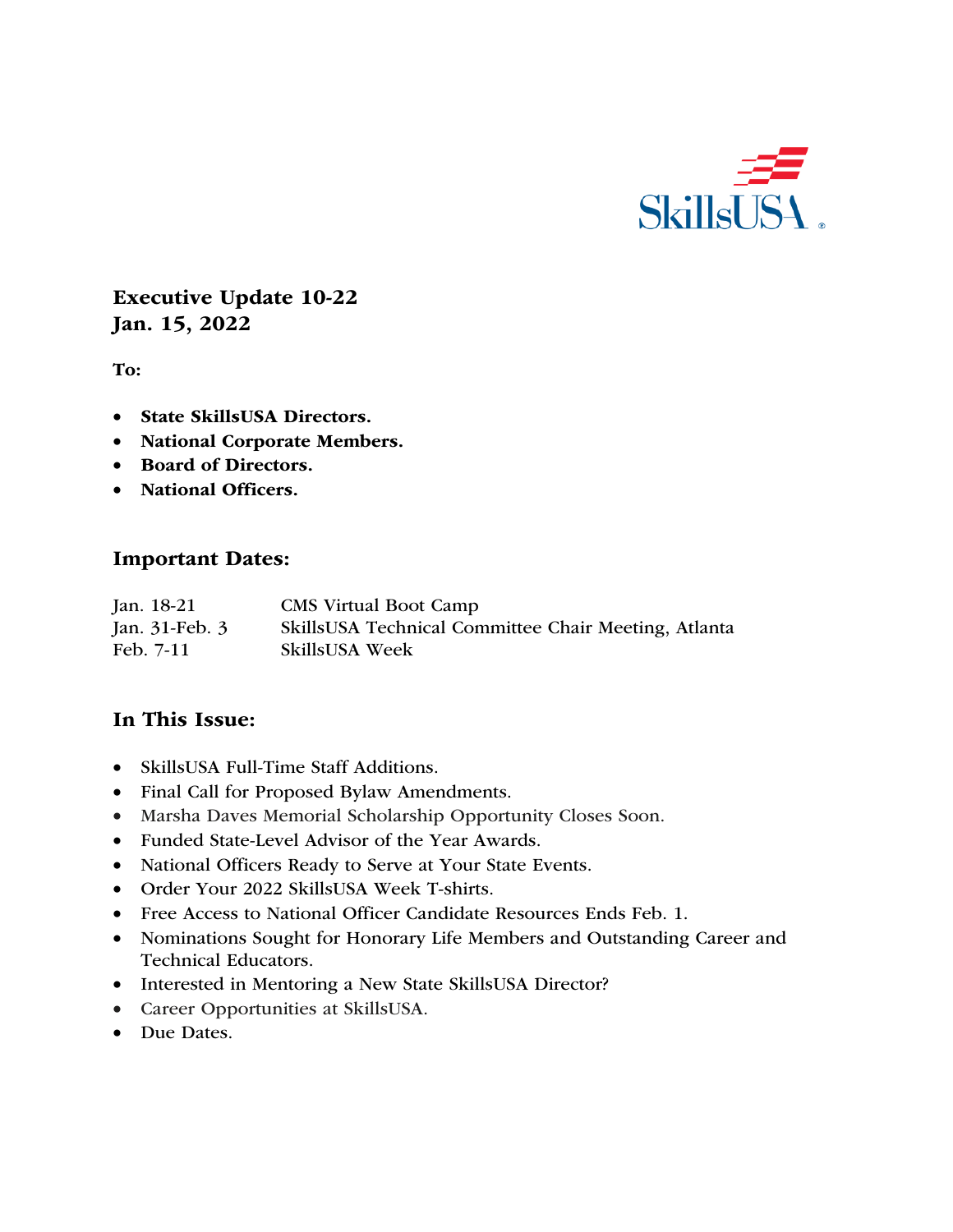## SkillsUSA Full-Time Staff Additions

We are pleased to announce a new hire and a change of status for three previous contractors to full-time employees. Hilary Legge joined SkillsUSA as our new data stewardship manager in the Office of Business Partnerships and Development. Lauri Domer, Payten Gallatin and Chelsea Kinsman have all transitioned from contractor roles on SkillsUSA's Customer Care Team to full-time employee status in those roles within the Office of Education. Please join us in congratulating these new members of our full-time national staff!

## Final Call for Proposed Bylaw Amendments

Registered SkillsUSA members can submit proposed bylaw amendments for middle school, high school or college/postsecondary divisions for consideration by the SkillsUSA House of Delegates. Bylaw amendment motions must be submitted in writing to Tyler Chaffin by Jan. 22 at 5 p.m. ET. SkillsUSA's national executive council and board of directors will review all submissions at the March 2022 board meeting. All motions will be distributed to state SkillsUSA directors by April 22. Motions will then be presented for vote at the official business meeting of the House of Delegates during the 2022 SkillsUSA national conference. For more information and to view the bylaws, go here. The motion form is located here. For questions, contact Tyler Chaffin.

## Marsha Daves Memorial Scholarship Opportunity Closes Soon

The Marsha Daves Memorial Scholarship is open to current SkillsUSA state officers who are high school seniors or non-senior college/postsecondary students. All video applications must be submitted with their state director's signature of nomination and a letter of recommendation from their SkillsUSA mentor, such as an instructor, advisor or state association director. The deadline for applications to be received is Feb. 1. The state director's office will be notified by Feb. 10, so the winner may be recognized at their State Leadership and Skills Conference. For more information and to apply, go here. For questions, contact Megan Flinn.

# Funded State-Level Advisor of the Year Awards

Again this year, SkillsUSA will supply state-level Advisor of the Year (AOY) awards. Each state may order one award for a secondary AOY and one award for a postsecondary AOY to award in your state. To order your AOY award, send an email request to Kim DeVenuto from the SkillsUSA Store. Awards are custom-produced and shipped from the manufacturer, so please allow *three weeks* for delivery. Be sure to include the following information in your email: Item: SkillsUSA State Advisor of the Year Award; the correct spelling of the name of the advisor to be honored; your state association; your shipping address (no P.O. boxes, please); and the date you need your award delivered. For questions, contact Taryn Erminio.

# National Officers Ready to Serve at Your State Events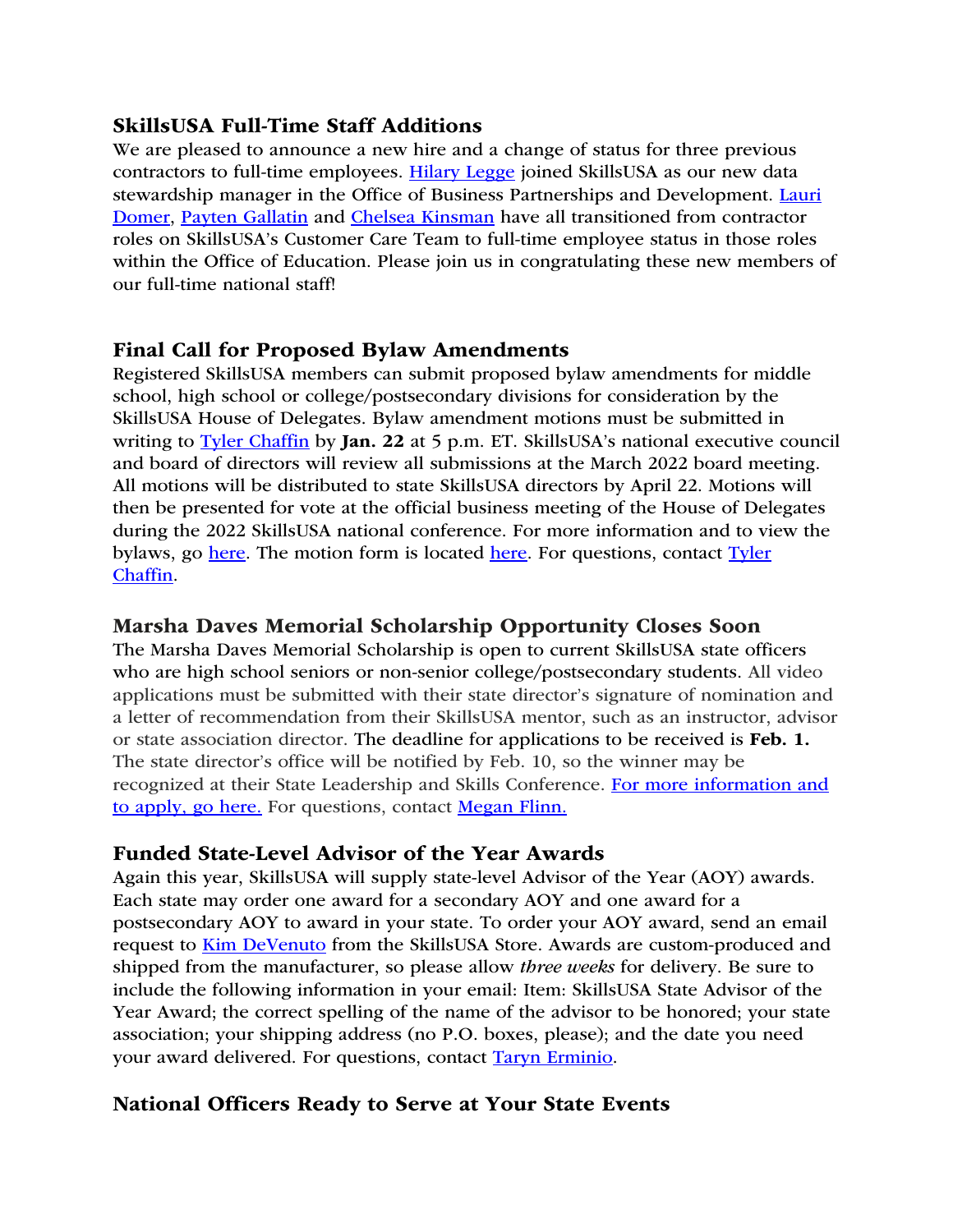SkillsUSA's national officers are ready and willing to serve at your state conference by speaking at events, introducing partners or other stakeholders or facilitating workshops. Complete a request form today to get assistance for your state conference while providing an incredible opportunity for a student leader.

# Order Your 2022 SkillsUSA Week T-Shirts

The SkillsUSA Week T-shirt is now available in the **SkillsUSA Store**. This 100% cotton shirt features the winning design by Ellis Eley from SkillsUSA Georgia – High School, with some additional SkillsUSA spirit on the sleeve.

# Nominations Sought for Honorary Life Members and Outstanding Career and Technical Educators

SkillsUSA is seeking additional nominations for SkillsUSA Honorary Life Member and Outstanding Career and Technical Educator awards. If you would like to nominate an individual for recognition at national conference in June, please complete the online applications here. The deadline is Feb. 15. For questions, contact Laura Rauch.

# Interested in Mentoring a New State SkillsUSA Director?

State SkillsUSA directors can use their experience as state leaders to help others by mentoring a new state director. To participate, potential mentors are asked to complete a short application. You will then be sent a mentor guide to prepare you to serve and will be notified when there is a new state director identified as a match. Complete a mentor application here. For questions, contact Gayle Silvey.

# Career Opportunities at SkillsUSA

SkillsUSA has several career opportunity openings in the Office of Business Partnerships and Development and the Office of Education. More information is available here.

### Due Dates

#### January

| Jan. 21<br>Jan. 22 | Educational Resources and Career Essentials Grant applications due<br>SkillsUSA Bylaw Amendment Motions submissions due |
|--------------------|-------------------------------------------------------------------------------------------------------------------------|
| February           |                                                                                                                         |
| Feb. 1             | Marsha Daves Memorial Scholarship applications due                                                                      |
| Feb. 1             | Free National Officer Career Essentials credential applications due                                                     |
| Feb. 15            | SkillsUSA Honorary Life and Outstanding Career and Technical Educator<br>Awards nominations due                         |
| Feb. 27            | SkillsUSA University request for presentation proposals due                                                             |

#### March